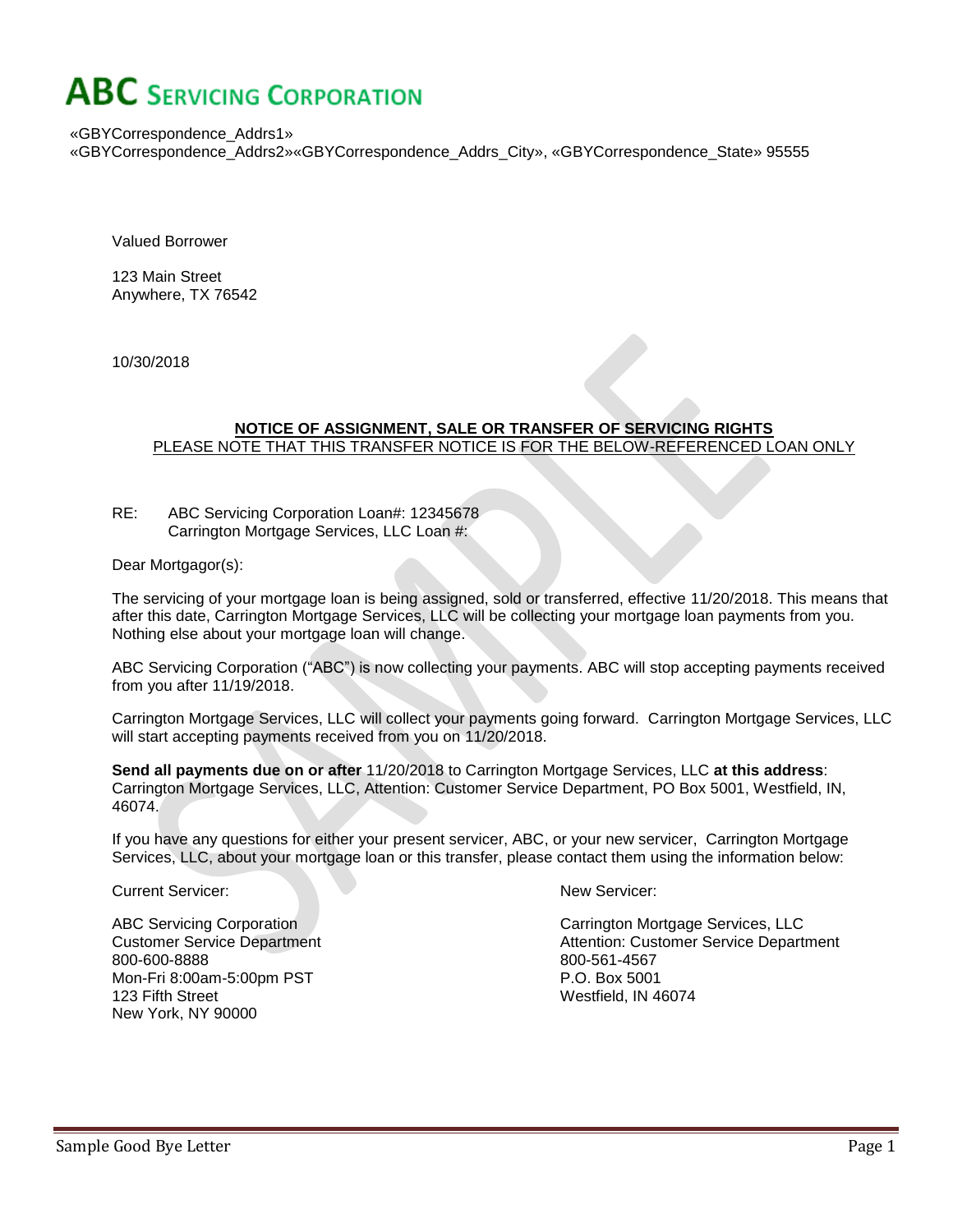«GBYCorrespondence\_Addrs1» «GBYCorrespondence\_Addrs2»«GBYCorrespondence\_Addrs\_City», «GBYCorrespondence\_State» 95555

The CUSTOMER SERVICE DEPARTMENT for ABC is toll free and you may call from Monday through Friday 8:00 a.m. to 8:00 p.m. Eastern Time. You may also visit our website at https://abcservicing.com.

Under Federal law, during the 60-day period following the effective date of the transfer of the loan servicing, a loan payment received by your old servicer on or before its due date may not be treated by the new servicer as late, and a late fee may not be imposed on you.

**Escrow:** If you have an escrow/impound account, your new servicer will review it annually. Your payment will then be adjusted to ensure that there will be sufficient funds to cover your taxes and/or insurance premiums when they are due. If you have been including premiums for life, disability, accidental death, or any other type of optional insurance, this coverage will be discontinued. You should contact the provider of the optional insurance or other membership product directly regarding continued availability or for alternative options.

If your monthly payment is being electronically drawn from your checking or savings account by ABC this process will be discontinued as of the Effective Date of Transfer. Please contact your new servicer for available payment options.

**Internal Revenue Reporting:** ABC will send you an interest statement for the period in which ABC serviced your loan. Your new servicer will provide you with an interest statement for the payments you made on your loan on or after the Effective Date of Transfer. The statement will also reflect the amount disbursed from your escrow account such as property taxes, if you have an escrow/impound account for payment of taxes.

It has been our pleasure servicing your loan. ABC places a high level of importance on quality customer service and we are confident that we provided you with the world class service to which you are accustomed.

Sincerely,

ABC Servicing Corporation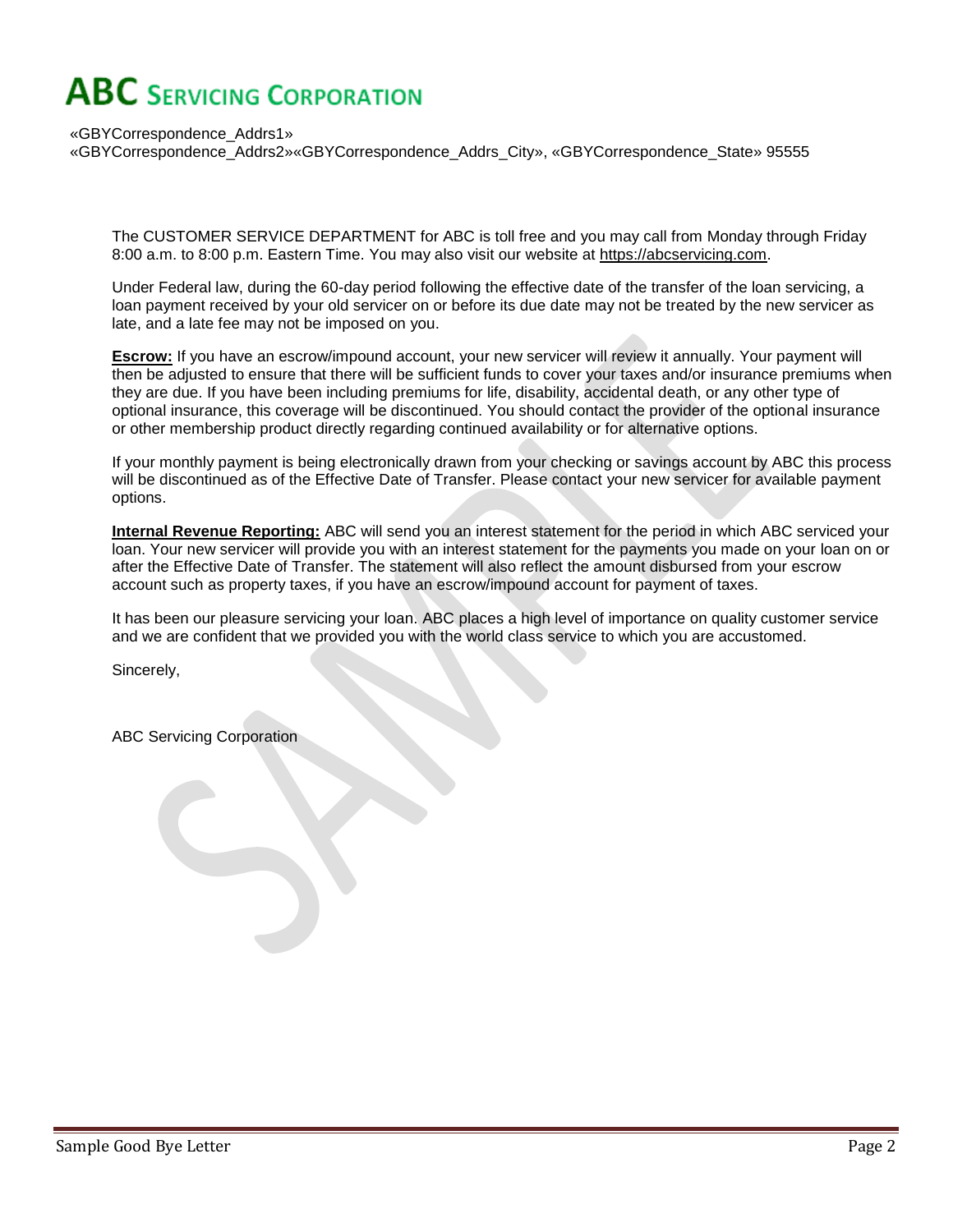«GBYCorrespondence\_Addrs1»

«GBYCorrespondence\_Addrs2»«GBYCorrespondence\_Addrs\_City», «GBYCorrespondence\_State» 95555 **IMPORTANT DISCLOSURES**

- **VERBAL INQUIRIES & COMPLAINTS** For verbal inquiries and complaints about your mortgage loan, please contact our CUSTOMER SERVICE DEPARTMENT for ABC Servicing Corporation, by calling 1-800-888-8888. The CUSTOMER SERVICE DEPARTMENT for ABC Servicing Corporation is toll free and you may call from 8:00 a.m. to 8:00 p.m. Eastern Time, Monday through Friday. You may also visit our website at **https://ABCServicing .com/.**

**-IMPORTANT BANKRUPTCY NOTICE** If you have been discharged from personal liability on the mortgage because of bankruptcy proceedings and have not reaffirmed the mortgage, or if you are the subject of a pending bankruptcy proceeding, this letter is not an attempt to collect a debt from you but merely provides informational notice regarding the status of the loan. If you are represented by an attorney with respect to your mortgage, please forward this document to your attorney.

**-CREDIT REPORTING** We may report information about your account to credit bureaus. Late payments, missed payments, or other defaults on your account may be reflected in your credit report. As required by law, you are hereby notified that a negative credit report reflecting on your credit record may be submitted to a credit reporting agency if you fail to fulfill the terms of your credit obligations.

**-MINI MIRANDA** This communication is from a debt collector and it is for the purpose of collecting a debt and any information obtained will be used for that purpose. This notice is required by the provisions of the Fair Debt Collection Practices Act and does not imply that we are attempting to collect money from anyone who has discharged the debt under the bankruptcy laws of the United States.

**-HUD COUNSELOR INFORMATION** If you would like counseling or assistance, you may obtain a list of HUDapproved homeownership counselors or counseling organizations in your area by calling the HUD nationwide tollfree telephone number at (800) 569-4287 or toll-free TDD (800) 877-8339, or by going to http://www.hud.gov/offices/hsg/sfh/hcc/hcs.cfm. You can also contact the CFPB at (855) 411-2372, or by going to www.consumerfinance.gov/find-a-housing-counselor.

**-EQUAL CREDIT OPPORTUNITY ACT NOTICE** The Federal Equal Credit Opportunity Act prohibits creditors from discriminating against credit applicants on the basis of race, color, religion, national origin, sex, marital status, or age (provided the applicant has the capacity to enter into a binding contract); because all or part of the applicants income derives from any public assistance program; or because the applicant has, in good faith, exercised any right under the Consumer Credit Protection Act. The Federal Agency that administers CMS' compliance with this law is the Federal Trade Commission, Equal Credit Opportunity, Washington, DC 20580.

#### -**SCRA Disclosure-**

**MILITARY PERSONNEL/SERVICEMEMBERS:** If you or your spouse is a member of the military, please contact us immediately. The federal Servicemembers Civil Relief Act and comparable state laws afford significant protections and benefits to eligible military service personnel, including protections from foreclosure as well as interest rate relief. For additional information and to determine eligibility please contact our Military Assistance Team toll free at 1-888-888-5555.

**-NOTICES OF ERROR AND INFORMATION REQUESTS, QUALIFIED WRITTEN REQUESTS (QWR) –** Written complaints and inquiries classified as Notices of Error and Information Requests or QWRs must be submitted to ABC Servicing Corporation by fax to 800-222-2222, or in writing to ABC Servicing Corporation, and Attention: Customer Service, P.O. Box 222, New York, NY 91000. Please include your loan number on all pages of the correspondence. You have the right to request documents we relied upon in reaching our determination. You may request such documents or receive further assistance by contacting ABC Servicing Corporation at (800) 555- 4444, Monday through Friday, 8:00 a.m. to 8:00 p.m. Eastern Time or you may also visit our website at **https://ABCServicing .com/.**